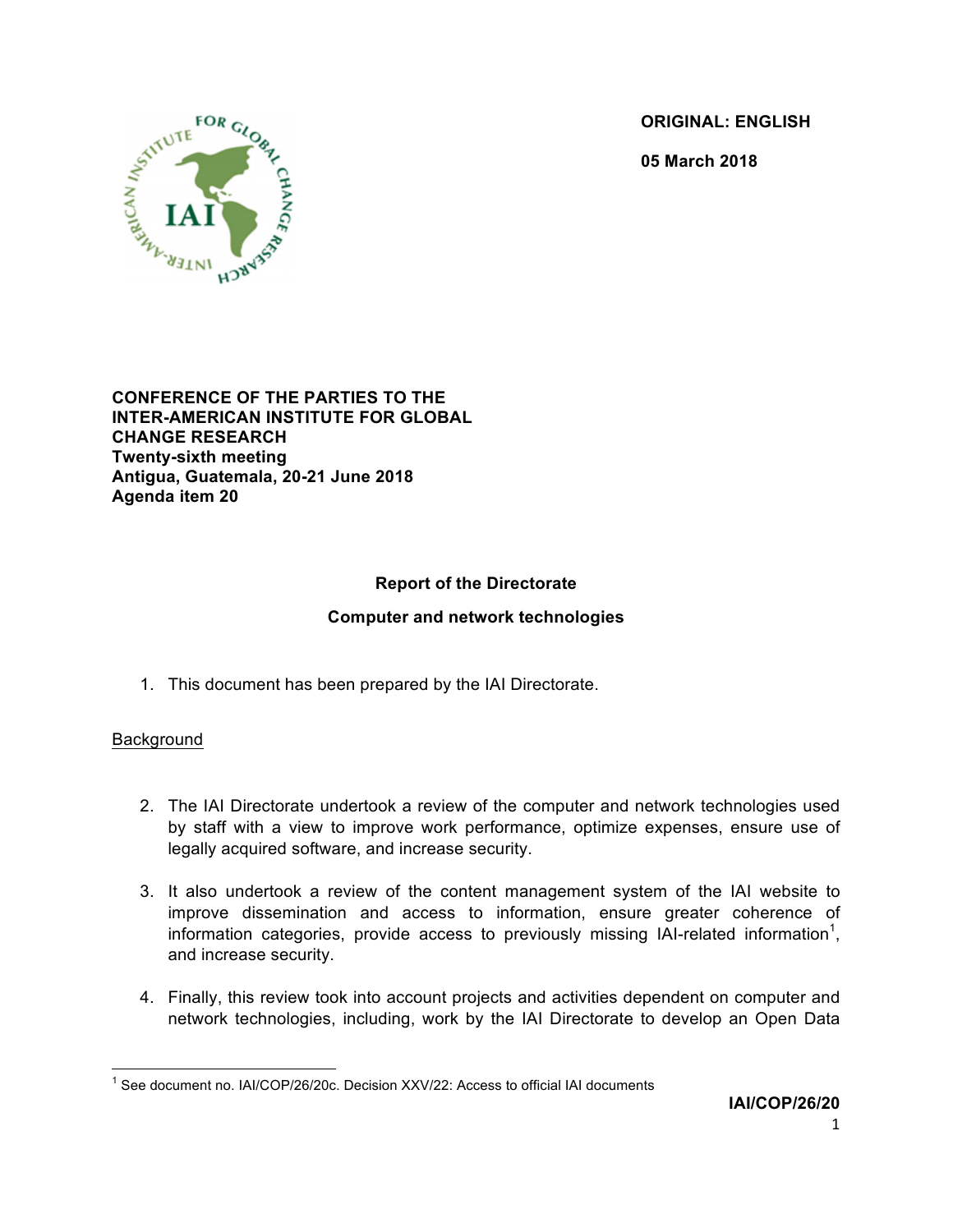Policy and Principles document and platform<sup>2</sup>, enhance use of social media to increase awareness of the  $|A|^3$  and its scientific agenda, projects and activities, and promote use international information exchange formats, protocols and standards.

## Review of the computer and network technologies use in the IAI Directorate

- 5. Beginning in September 2017, a review of software and operating systems was undertaken in the IAI Directorate. This exercise aimed to ensure that all software used by staff was legally acquired, standardized and administered through a central point. Requisite licenses were acquired, doubtful software removed from workstations and staff informed of new policies with regard to the acquisition and use of software.
- 6. A policy has been instituted that staff cannot install software on their workstations without approval from the information technologies (IT) administrators.
- 7. In addition, anti-virus software has been installed on all servers and on staff workstations to improve security and to safeguard IAI data.
- 8. The network system of the IAI Directorate has been reconfigured in its entirety after a forensic review of security issues identified several issues of concern. Network equipment was acquired when necessary.
- 9. This reconfiguration of the network provided IAI Directorate staff with individual Internet telephony lines. Previously, all staff shared a single telephone line leading to missed calls and difficulty in providing the IAI community better means of telephony communication with the Directorate.
- 10. A data and information disaster recovery plan for the IAI Directorate was developed and implemented to better safeguard the IAI's information resources and ensure continuous information services to its community. A data and information backup plan for staff has also been implemented.

## The IAI website

11. The organization of information on the IAI website went through a review by selected IAI staff. Several concerns were identified and continue to be addressed. Among these concerns are:

<sup>&</sup>lt;sup>2</sup> See document no. IAI/COP/26/20a. Decision XXV/6: Open data policy and principles  $3$  See document no. IAI/COP/26/18, Communications and outreach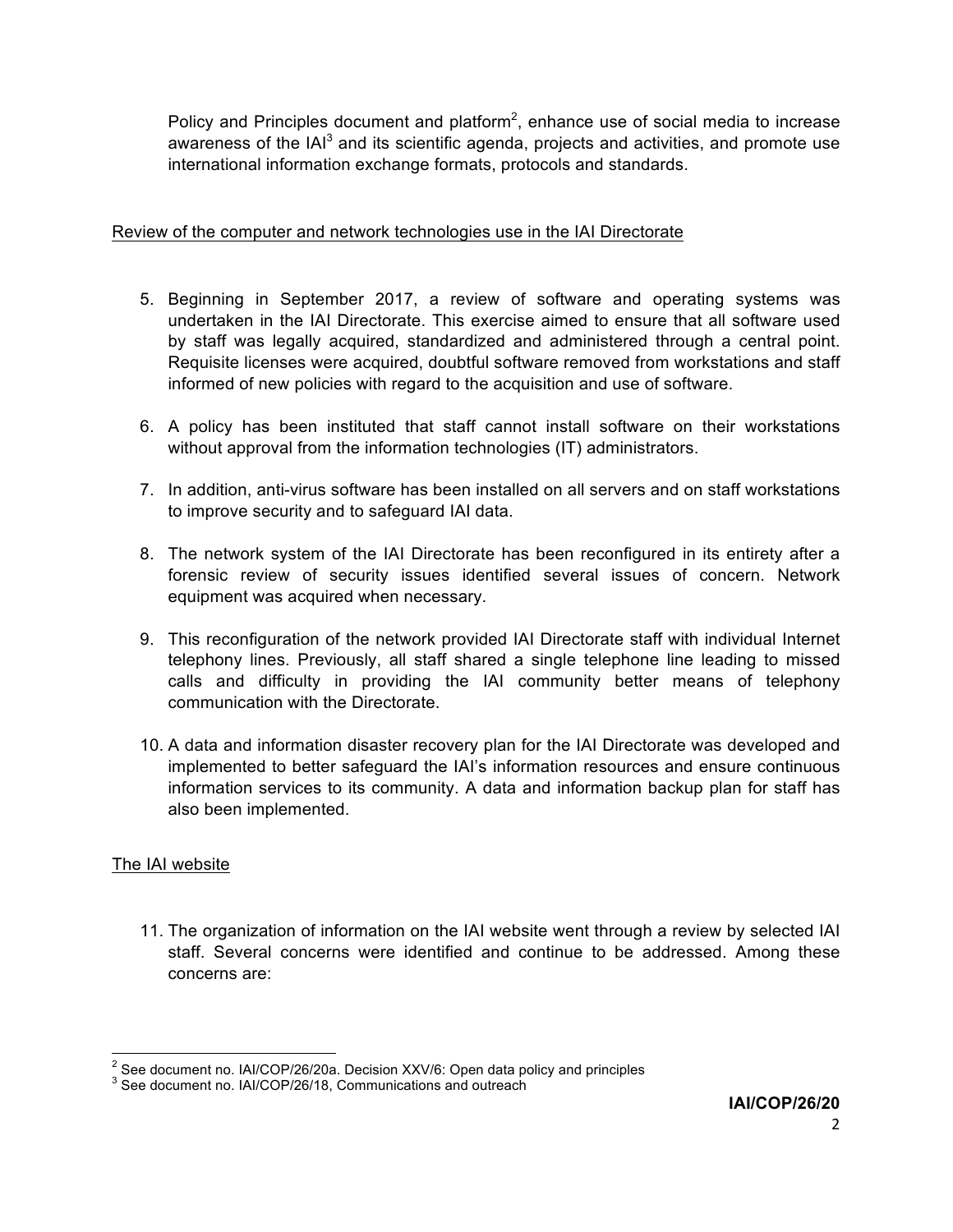- a. Missing information from past meetings of the Conference of the Parties (CoP). The information has been scanned and made available on the website;
- b. Difficulty in locating, accessing and citing past Decisions of the CoP. Decisions have been assigned numerical tags and made easier to locate and access;
- c. Difficulty in finding information about past meetings. A section on the website was created to archive information on future and past meetings organized and attended by the IAI;
- d. Difficulty in finding information on Parties and projects and benefits accrued. A section on the website was created to include Party data-sheets<sup>4</sup>; and
- e. Information on ratification by Parties was also added to the website.
- 12. However, the above revisions are insufficient for the following reasons:
	- a. The website is composed of flat HTML pages. Consequently, each webpage must be updated individually even if the information contained on different web pages is identical;
	- b. Categories of information are difficult to harmonize and keep up-to-date. For example, Party information is available through several different web pages when they should be coherently integrated through a single access point;
	- c. Locating and accessing information is difficult and the graphical user interface is not intuitive; and,
	- d. The content management system (CMS) of the website, Wordpress, does not have sufficient flexibility to address many of the concerns above. Additionally, Wordpress is viewed by many web design experts as providing an insecure platform since many of the tools it offers are dependent on the addition of plugins.
- 13. Given the above, the IAI Directorate suggests that a conversion of the IAI website to a more flexible and secure CMS should be undertaken with urgency. A conversion of the CMS would result in the website being fully database driven.
- 14. Use of database technologies on the website would provide opportunities to integrate information more coherently and increase the speed with which new web sections could be created and made available. Moreover, use of database technologies would facilitate the posting and dissemination of information thereby improving communication with the IAI community.

<sup>&</sup>lt;sup>4</sup> See document no. IAI/COP/26/20b, Decision XXV/21: Member Country data-sheets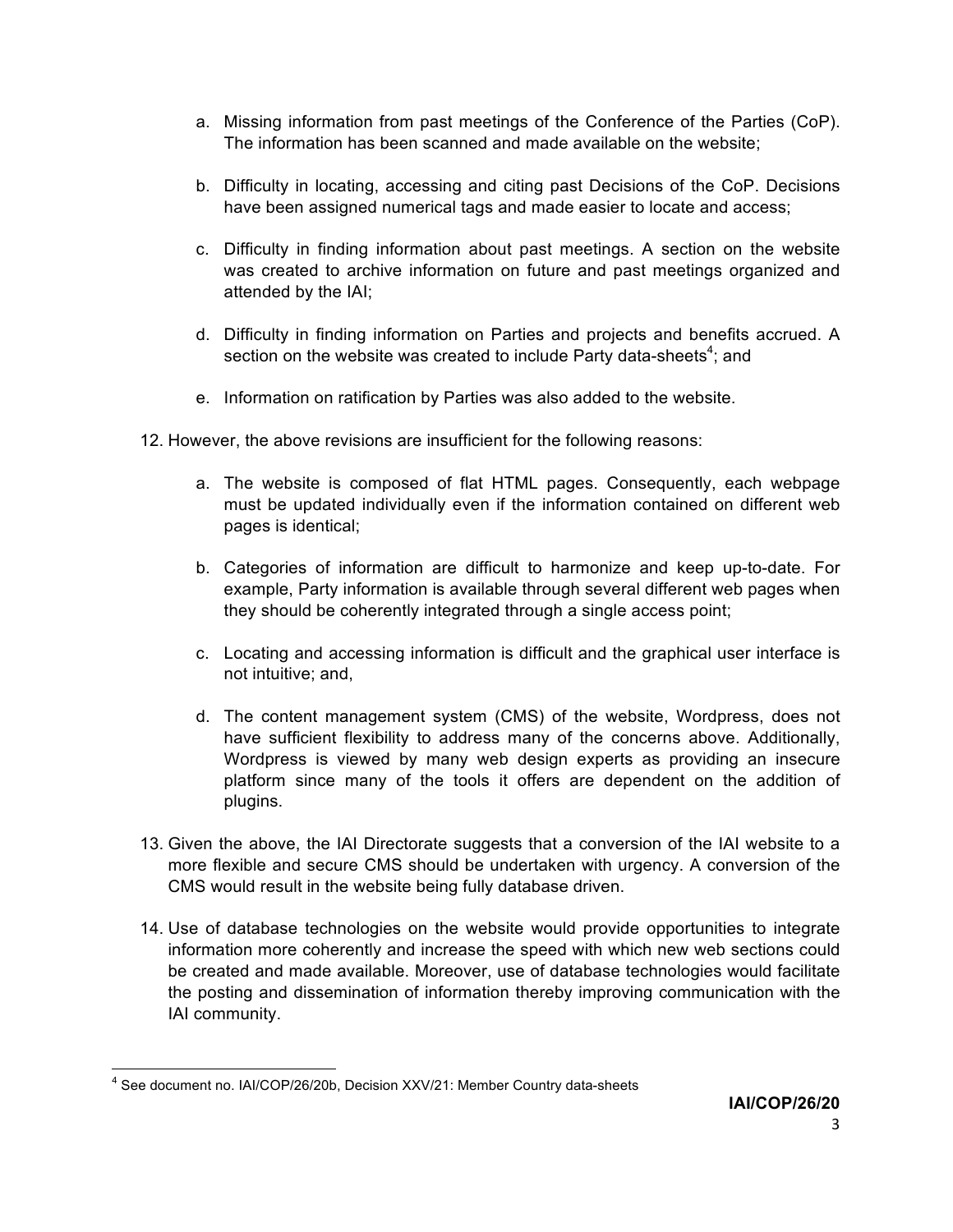- 15. In light of the above, Parties are invited to consider the provision of extraordinary funding as contained in Annex 2 of this document to allow for the enhancement and improvement of the IAI website.
- 16. The IAI Directorate will continue to make efforts to secure external funding to make this activity possible.

## Open data policy and principles

17. Parties are invited to review document no. IAI/COP/26/20a on Decision XXV/6: *Open data policy and principles<sup>5</sup>* .

Promote use international information exchange formats, protocols and standards

- 18. The IAI Directorate works to promote the use of open international information exchange formats, protocols and standards, including but not limited to use of metadata. This work is particularly important given the IAI Directorate's efforts to develop an open data policy and principles document and platform.
- 19. Adherence to international information exchange standards will facilitate the integration of IAI data on the website and also provide the mechanisms to make this data interoperable with national or international information systems.
- 20. In support of the above, the IAI Directorate is working with the Belmont Forum on its e-Infrastructures and data management initiative which seeks to promote more coordinated and sustainable policies, procedures and funding mechanisms to support global e-infrastructure for global change research.
- 21. In this regard, the IAI Directorate participated in the International Organizing Committee of the Latin America and the Caribbean Scientific Data Management Workshop which was convened by World Data System (WDS) and hosted by the Brazilian Academy of Sciences in Rio de Janeiro, Brazil from 17 to 18 April 2018.
- 22. The Workshop focused on discussions related to data management best practices for data repositories located throughout Latin America and the Caribbean. It mapped initiatives that are either under way or in the process of being developed, their strengths and limitations, and new opportunities for collaboration. It also focused on future trends and perspectives for scientific data systems, as well as criteria and standards for certification of data repositories.

 <sup>5</sup> http://www.iai.int/wp-content/uploads/iai-cop-26-20a-e.pdf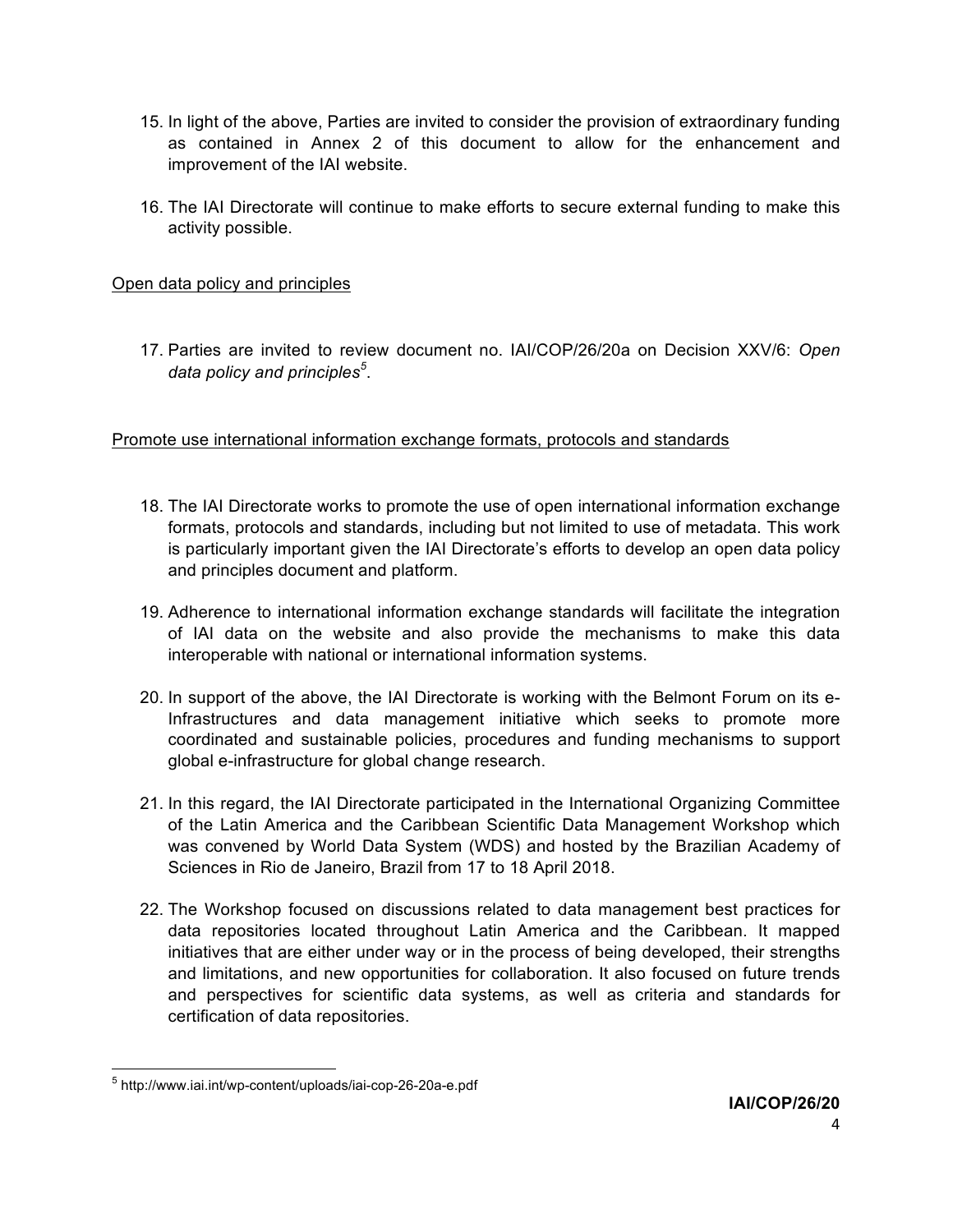### **Recommendation**

23. Conference of the Parties is invited to consider adopting the draft decisions contained in the Annex 1 to the present document.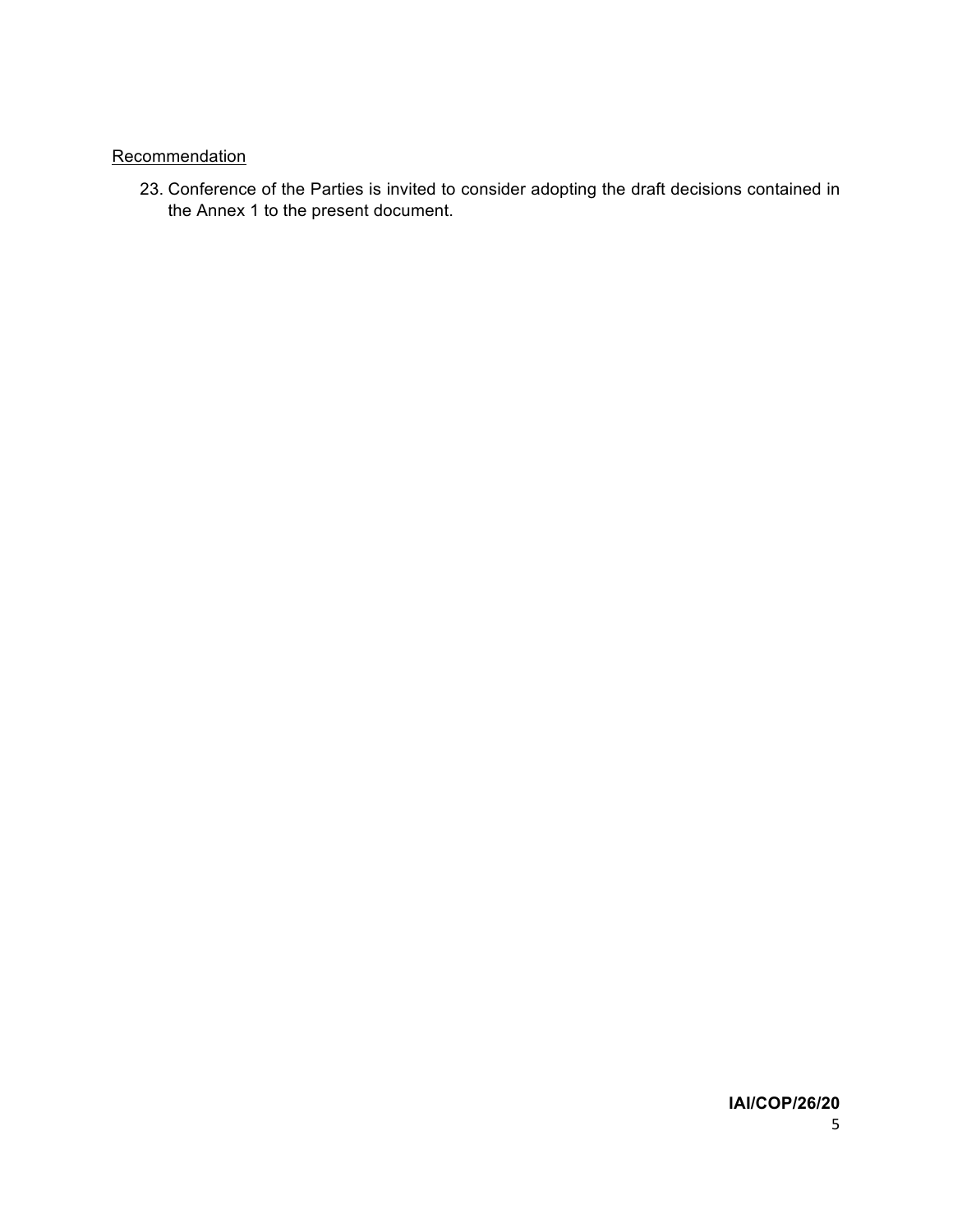Annex 1

### Draft decisions of the Conference of the Parties

### **Enhancement of the Website**

#### *Directed to the Parties*

XXVI/xx. The Parties are encouraged to provide extraordinary resources for the enhancement of the IAI website including use of a new content management system and database technologies.

#### *Directed to the IAI Directorate*

XXVI/xx. The IAI Directorate is directed to make efforts to secure external funding for the enhancement of the IAI website.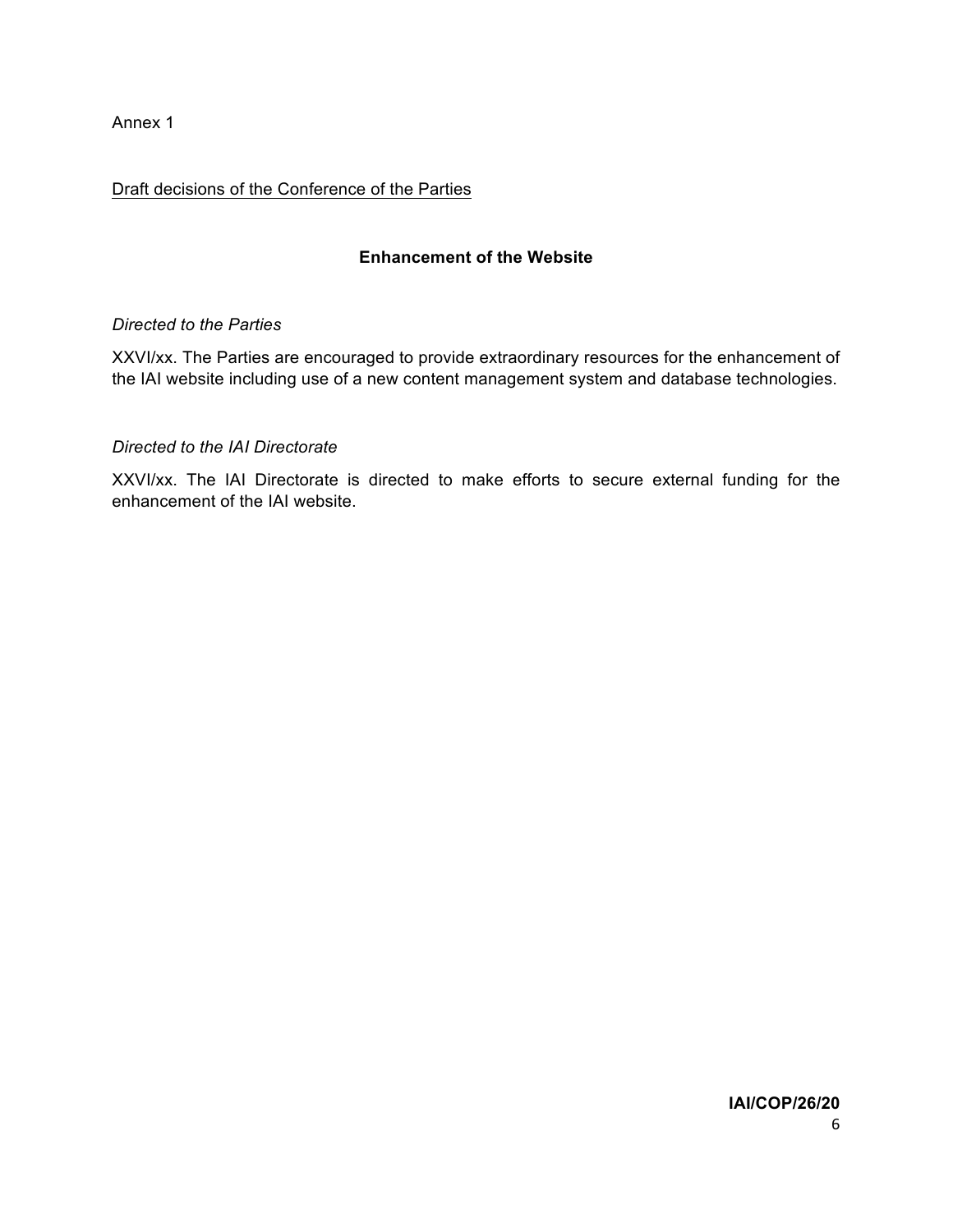Annex 2

### Financial proposal

The table below summarizes the activities and costs related to the conversion of the website to a new content management system (CMS) and to a fully database driven system.

| Item<br>no.    | <b>Activity</b>                                                                                                                                                                 | <b>Approximate days</b><br>of work | Cost       |
|----------------|---------------------------------------------------------------------------------------------------------------------------------------------------------------------------------|------------------------------------|------------|
| 1 <sub>1</sub> | Review the technical platform of the IAI<br>website and develop a plan of work to<br>enhance the platform through a more<br>flexible and secure CMS                             | 100                                | 20,000 USD |
| 2.             | Convert the website to a fully database<br>driven system                                                                                                                        |                                    |            |
| 3.             | Integrate all categories of information<br>into a database system                                                                                                               |                                    |            |
| 4.             | Develop a document management<br>system and information upload facility<br>for the automatic updating of web<br>pages                                                           |                                    |            |
| 5.             | Develop a more comprehensive<br>country profile function to provide a<br>one-stop shop on administrative, legal<br>and scientific information for any given<br><b>IAI Party</b> |                                    |            |
| 6.             | Use PHP (Hypertext Preprocessor),<br>server side scripting language to<br>provide dynamic web pages                                                                             |                                    |            |
| 7 <sub>1</sub> | Enhance the mass mailing system to<br>issue notifications, new releases, etc.                                                                                                   |                                    |            |
| 8.             | Advise the IAI Directorate on security<br>issues and recommend procedures to<br>secure the website from non-<br>authorized entry                                                |                                    |            |
| 9.             | Design a more intuitive and easier to<br>navigate graphical user interface for<br>the website                                                                                   | 10                                 | 4,000 USD  |
| 10.            | Comment on the code and provide a<br>manual on procedures and updating                                                                                                          | 30                                 | 6,000 USD  |
| 11.            | Develop a disaster recovery plan for<br>the website                                                                                                                             |                                    |            |
| 12.            | Project management<br><b>Total cost</b>                                                                                                                                         |                                    | 30,000 USD |